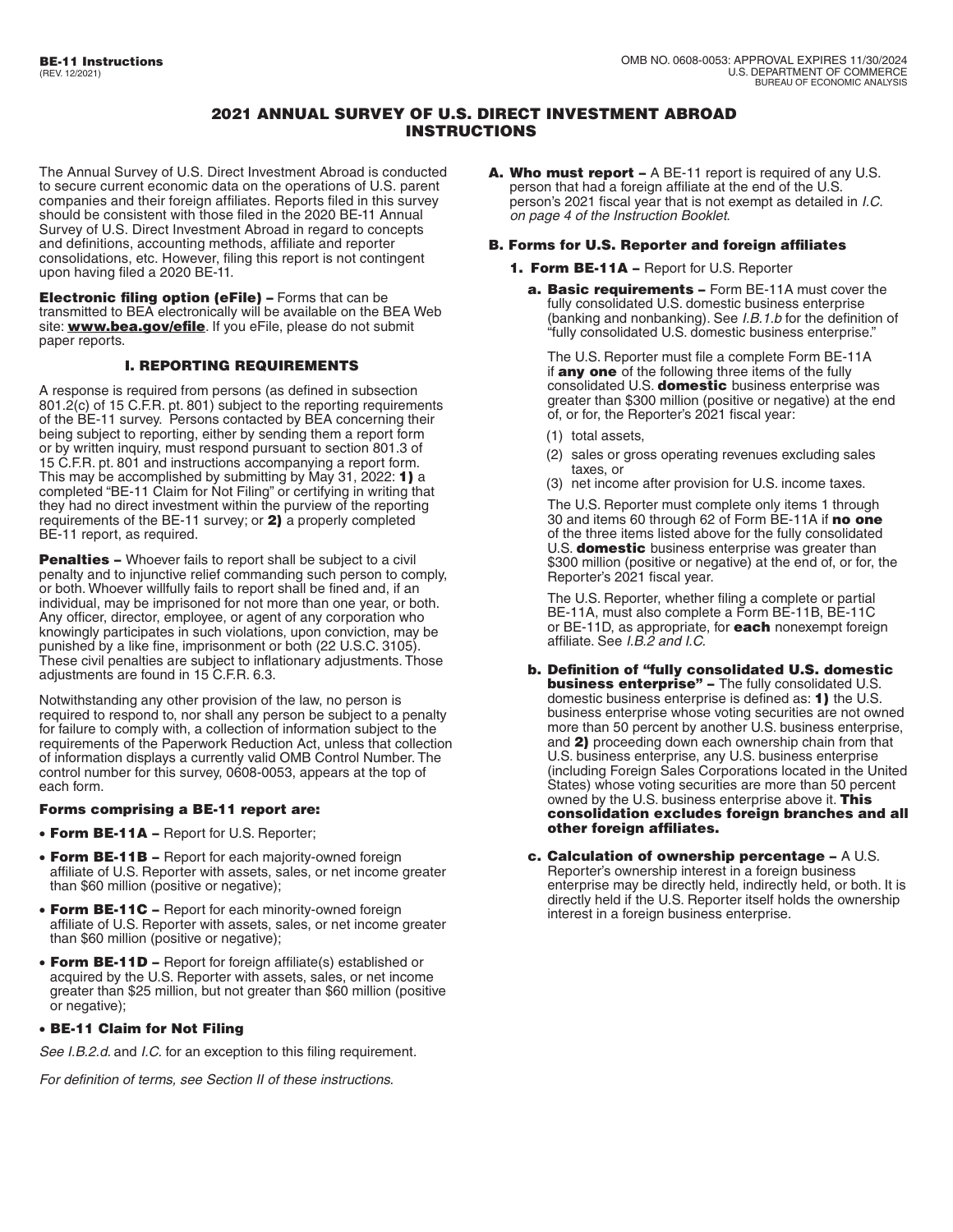It is indirectly held if, for example, the U.S. Reporter holds an ownership interest in another foreign business enterprise that, in turn, owns the given foreign business enterprise. The U.S. Reporter must sum all direct and indirect lines of ownership interest in the foreign business enterprise to determine whether it holds a foreign business enterprise to the extent of 10 percent or more, directly or indirectly. **Note** – An associated group is deemed to be one U.S. Reporter. *See II.C. for the definition of an associated group.* 

A U.S. Reporter's percentage of indirect ownership interest in a given foreign business enterprise is the product of the direct ownership percentage that the U.S. Reporter has in the first foreign business enterprise in the ownership chain, multiplied by that first enterprise's direct ownership percentage in the second enterprise in the chain, multiplied by the direct ownership percentages for all other intervening enterprises in the ownership chain, multiplied by the last intervening enterprise's direct ownership percentage in the given foreign business enterprise. To illustrate, assume the U.S. Reporter owned 50 percent of foreign business enterprise A directly, and that A owned 75 percent of foreign business enterprise B which, in turn, owned 80 percent of foreign business enterprise C. Then the U.S. Reporter's percentage of indirect ownership of B would be 37.5 percent (the product of the first two percentages), its indirect ownership of C would be 30 percent (the product of all three percentages), and B and C (as well as A) would be considered foreign affiliates of the U.S. Reporter.



### d. Other requirements for filing Form BE-11A

- (1) Foreign affiliate is owned by only part of the fully consolidated U.S. domestic business enterprise – The U.S. Reporter is deemed to be the fully consolidated U.S. domestic business enterprise even if only one entity in the consolidated U.S. enterprise directly owns the foreign affiliate.
- (2) U.S. Reporter that is an individual, estate, trust, or nonprofit organization - A U.S. Reporter that is an individual, estate, trust, or religious, charitable, or other nonprofit organization, and that owns a foreign affiliate directly, rather than through a U.S. business enterprise, should complete only items 1 and 5 of Form BE-11A. Required Forms BE-11B, BE-11C, and/or BE-11D must be filed as appropriate.
- (3) U.S. business enterprise owned by an individual, estate, trust, or nonprofit organization – If a U.S. individual, estate, trust, or nonprofit organization owns more than 50 percent of a U.S. business enterprise that, in turn, owns a foreign affiliate, then the U.S. Reporter is deemed to be the U.S. business enterprise, not the individual, etc. The BE-11 report should be filed by, and Form BE-11A should be for, the U.S. business enterprise, not the individual, etc. However, direct financial transactions or positions, if any, by the individual, etc., with the foreign affiliate must be included in the business enterprise's report.
- (4) U.S. Reporter owned by a foreign person *(See II.J*) – A U.S. Reporter that is a U.S. affiliate of a foreign person and that is filing a BE-15, 2021 Annual Survey of Foreign Direct Investment in the United States should only complete items 1–7 and 34–37 of Form BE-11A. If the U.S. Reporter is filing a BE-15B, or BE-15C, in lieu of the BE-15A, it should complete the entire Form BE-11A. *See also III.B.*
- (5) Joint ownership of foreign affiliate If two or more U.S. Reporters jointly own, directly or indirectly, a foreign affiliate, each U.S. Reporter must file a Form BE-11A.
- 2. Forms BE-11B, BE-11C, and BE-11D Report for foreign affiliates. The coverage of the forms is summarized in the chart below.

| Ownership<br>U.S. Dollar<br>Amount                                                                                                                                                                                                    | <b>MAJORITY-</b><br><b>OWNED</b><br><b>FOREIGN</b><br><b>AFFILIATE</b><br>> 50% | <b>MINORITY-</b><br><b>OWNED FOREIGN</b><br><b>AFFILIATE</b><br>$\geq 10\%$<br>and<br>$\leq 50\%$ |
|---------------------------------------------------------------------------------------------------------------------------------------------------------------------------------------------------------------------------------------|---------------------------------------------------------------------------------|---------------------------------------------------------------------------------------------------|
| At least one of the<br>three items* is<br>greater than \$300<br>million $(+ or -)$ .                                                                                                                                                  | BE-11B, except Part III                                                         |                                                                                                   |
| At least one of<br>the three items* is<br>greater than \$60<br>million $(+ or -)$ , but no<br>one is greater than<br>\$300 million<br>$(+ or -).$                                                                                     | BE-11B, except Part IV                                                          | <b>BF-11C</b>                                                                                     |
| Foreign affiliate<br>established or<br>acquired during fiscal<br>year 2021 and at<br>least one of the three<br>items* is greater than<br>\$25 million $(+ or -)$<br>but no one item is<br>greater than \$60<br>million<br>$(+ or -).$ | <b>BF-11D</b>                                                                   |                                                                                                   |

 \* Total assets, sales or gross operating revenues excluding sales taxes, and net income (loss) after provision for foreign income taxes of the foreign affiliate.

Exception – A Form BE-11B or BE-11C must be filed for a foreign affiliate of the U.S. Reporter that owns another non-exempt foreign affiliate of that U.S. Reporter, even if the foreign affiliate parent is otherwise exempt.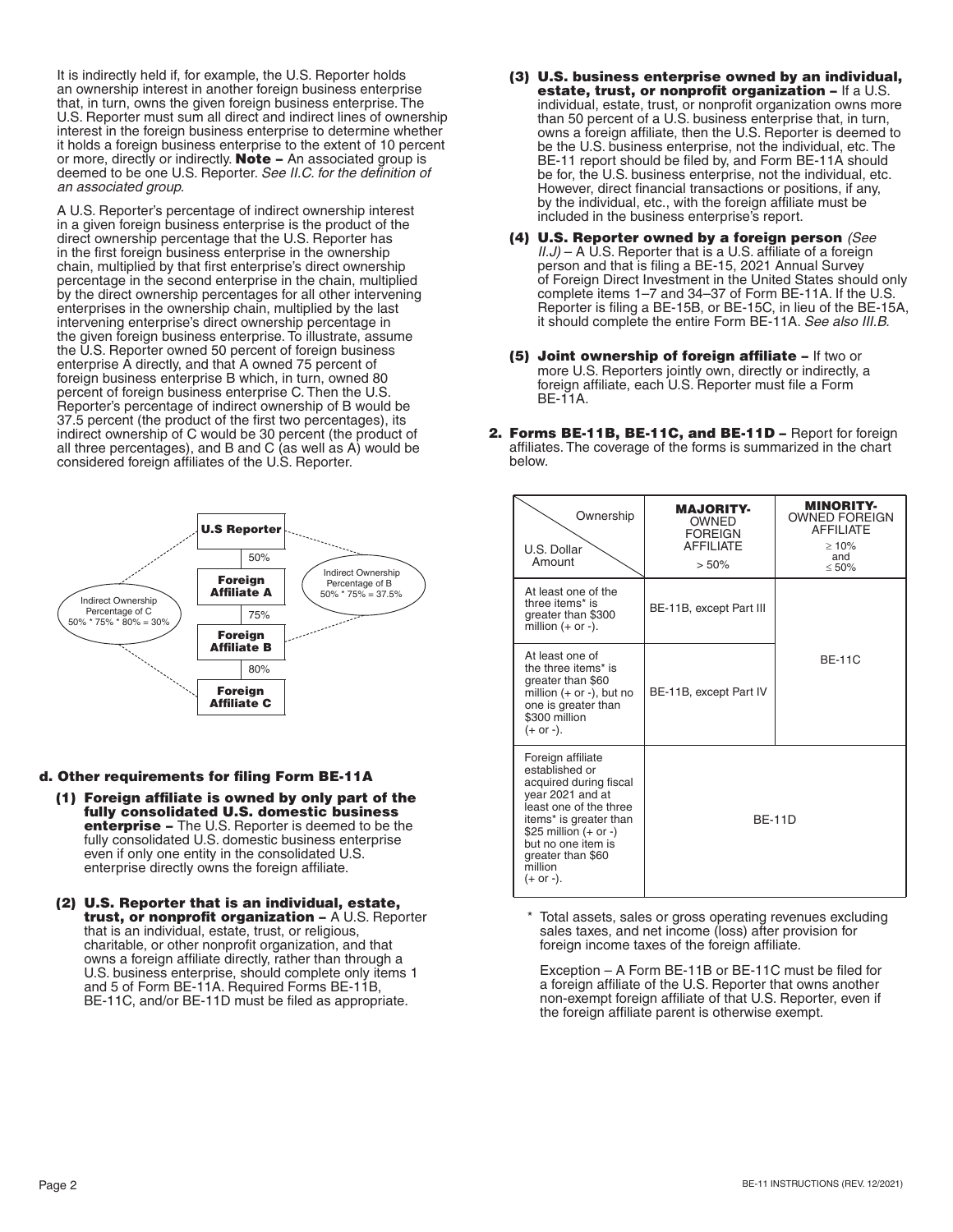Note – Unless otherwise stated, whenever reference is made to the financial or operating data of a foreign affiliate, such as assets, sales, or net income (loss), the data are to represent 100 percent of the foreign affiliate's operations and not just the portion, if less than 100 percent, owned by the U.S. Reporter(s). Also, include equity investment in unconsolidated foreign affiliates and do not eliminate an affiliate's receivables due from its parent or from other affiliated persons from the affiliate's total assets when applying the exemption criteria for this report.

a. Basic requirement for Form BE-11B - A BE-11B must be filed for each majority-owned foreign affiliate, whether held directly or indirectly, for which **any one** of the following three items was greater than \$60 million (positive or negative) at the end of, or for, the affiliate's 2021 fiscal year:

(1) total assets,

(2) sales or gross operating revenues excluding sales taxes,

or

(3) net income (loss) after provision for foreign income taxes.

Affiliates with assets, sales, or net income greater than \$300 million, positive or negative, are required to report more information on the form than smaller affiliates.

- b. Basic requirement for Form BE-11C A BE-11C must be filed for each minority-owned foreign affiliate owned directly or indirectly, at least 10 percent, but not more than 50 percent, by all U.S. Reporters of the affiliate combined, for which any one of the three items listed in *I.B.2.a.* above was greater than \$60 million (positive or negative), at the end of, or for, the affiliate's 2021 fiscal year.
- c. Basic requirement for Form BE-11D A BE-11D must be filed for foreign affiliates of the U.S. Reporter, established or acquired in 2021, whether held directly or indirectly, for which any one of the three items listed in *I.B.2.a.* above was greater than \$25 million (positive or negative) but for which no one of these items was greater than \$60 million (positive or negative) at the end of, or for, the affiliate's 2021 fiscal year.
- d. Exception to the basic requirement A BE-11B or BE-11C must be filed for a foreign affiliate of the U.S. Reporter that owns another non-exempt foreign affiliate of that U.S. Reporter, even if the foreign affiliate parent is otherwise exempt.
- e. Other requirements for filing Forms BE-11B, BE-11C, or BE-11D –
	- (1) Rules for consolidation of foreign affiliate A U.S. Reporter who participates in BEA's BE-577 Quarterly Survey of U.S. Direct Investment Abroad, Direct Transactions of a U.S. Reporter with Foreign Affiliate, should consolidate foreign business enterprises on Forms BE-11B, BE-11C and BE-11D in the same manner as on Form BE-577.

The following rules should be used in determining which foreign business enterprises may be consolidated into one foreign affiliate form:



Note - Foreign business enterprises that have an equity investment in an unconsolidated business enterprise should report that investment using the equity method of accounting. See also *IV.C.* 

(2) Reporting of foreign affiliates owned by more than one U.S. Reporter - If the foreign affiliate is owned directly and/or indirectly, through another foreign affiliate, by more than one U.S. Reporter, the U.S. Reporter with the highest percentage of ownership in the foreign affiliate (direct and indirect combined) must file a **complete** Form BE-11B on which all Parts have been completed. The other U.S. Reporter(s) with total direct and indirect ownership of 10 percent or more must file a **partial** form.

If no one of the U.S. Reporters owns a greater share of the foreign affiliate than the other U.S. Reporter(s), then the U.S. Reporters must decide which one will file the complete Form BE-11B and which one(s) will file a partial Form BE-11B.

A partial form consists of:

• BE-11B Part I, items 1–17 and Part V.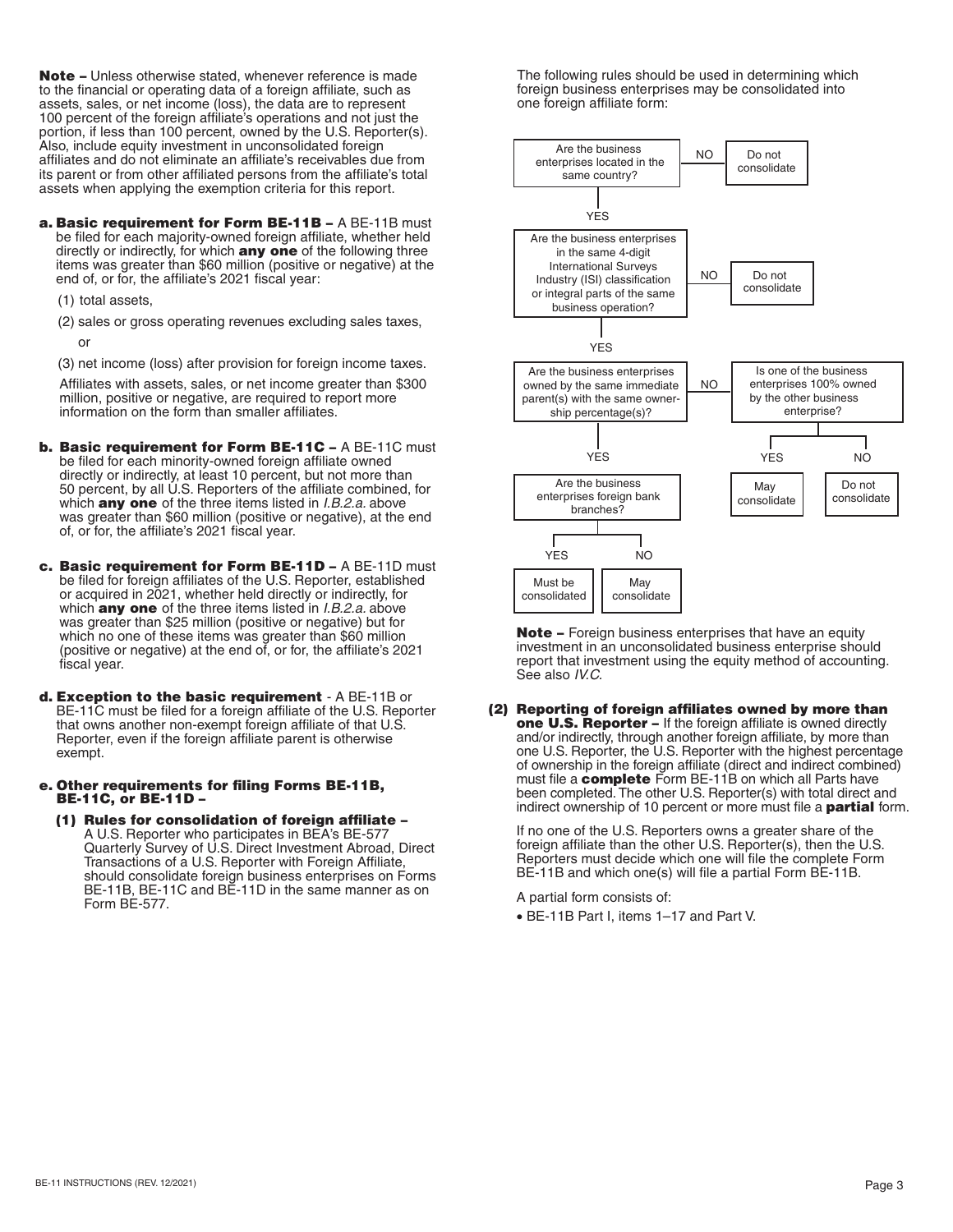The U.S. Reporter filing a **complete** BE-11B for a foreign affiliate owned by more than one U.S. Reporter should note that data must be reported by transactor. If the U.S. Reporter filing the complete BE-11B cannot, or prefers not to, obtain from the affiliate data about the other U.S. Reporter(s) of the affiliate, then each U.S. Reporter is required to report its own data.

If two or more Reporters jointly own a foreign affiliate that is required to be reported on Form BE-11C, only the U.S. Reporter having the highest percentage ownership (direct and indirect combined) in the foreign affiliate must file the form.

- (3) Reporting when there is more than one foreign affiliate in a chain of ownership – A Form BE-11B or BE-11C must be filed for a foreign affiliate of the U.S. Reporter that owns another nonexempt foreign affiliate of that U.S. Reporter, even if the foreign affiliate parent is otherwise exempt, i.e., a Form BE-11B or BE-11C must be filed for all affiliates upward in a chain of ownership.
- (4) Relationship between Form BE-11A and Forms BE-11B, BE-11C, and BE-11D - The term "U.S. Reporter" is defined to mean the fully consolidated U.S. domestic business enterprise; therefore, on Forms BE-11B, BE-11C, and BE-11D, when data on trade and financial relationships between the U.S. Reporter and the foreign affiliate are requested, the data must reflect the foreign affiliate's relationship with the entire U.S. enterprise, not merely with one division, operating unit, or part.
- C. Exempt affiliates A foreign affiliate is exempt from being reported if **none** of its exemption level items exceeds \$60 million (positive or negative) and it is not required to be filed on Form BE-11D. *See I.B.2.c.*

However, a form BE-11B or BE-11C must be filed for a foreign affiliate of the U.S. Reporter that owns another nonexempt foreign affiliate of that U.S. Reporter, even if the foreign affiliate parent is otherwise exempt. That is, all affiliates upward in the chain of ownership must be reported.

An affiliate's receivable due from its parent or from other affiliated persons should not be eliminated from total assets when applying the exemption criteria for preparing this report.

If you filed a form for an affiliate in 2020 that is exempt in 2021 and for which BEA identified as required to file or is listed in the eFile system as required, then complete Part II of the "Claim for Not Filing" and on page 3 provide the required information. If all of your affiliates are exempt in 2021, complete Part I of a "Claim for Not Filing."

A foreign affiliate can also be exempt if ALL of the following apply: 1) the foreign affiliate is a private fund, **AND** 2) the private fund foreign affiliate does not own, directly or indirectly through another business enterprise, an "operating company"—i.e., a business enterprise that is not a private fund or a holding company—in which the consolidated U.S. Reporter owns at least 10 percent of the voting interest, AND 3) If the U.S. Reporter owns the private fund indirectly (through one or more other business enterprises), there are no "operating companies" between the consolidated U.S. Reporter and the indirectly-owned foreign private fund. For more information regarding private funds visit **[www.bea.gov/privatefunds](http://www.bea.gov/privatefunds)**.

# II. DEFINITIONS

A. 2021 fiscal year is the U.S. Reporter's or the foreign affiliate's financial reporting year that has an ending date in calendar year 2021. U.S. Reporters or affiliates having a "52/53 week" fiscal year that ended within the first week of January 2022, are considered to have a 2021 fiscal year for purposes of filing this survey, and should report December 31, 2021 as their 2021 fiscal year end. A business enterprise that does not have a financial reporting year, or does not have a financial reporting year *ending* in calendar year 2021, is deemed to have a fiscal year identical to calendar year 2021.

# Change in fiscal year

1. New fiscal year ends in calendar year 2021 – A U.S. Reporter that changed the ending date of its financial reporting year should file a 2021 BE-11 report that covers the 12 month period prior to the new fiscal year end date. The following example illustrates the reporting requirements.

**Example 1:** The U.S. Reporter had a June 30, 2020 fiscal year end date but changed its 2021 fiscal year end date to March 31. The U.S. Reporter should file a 2021 BE-11 report covering the 12 month period from April 1, 2020 to March 31, 2021.

The ending balance sheet amounts reported must be the correct balances as of March 31, 2021.

2. No fiscal year ending in calendar year 2021 – If a change in fiscal year results in the U.S. Reporter not having a fiscal year that ended in calendar year 2021, the U.S. Reporter should file a 2021 BE-11 report that covers 12 months. The following example illustrates the reporting requirements.

**Example 2:** The U.S. Reporter had a December 31, 2020 fiscal year end date but changed its next fiscal year end date to March 31. Instead of having a short fiscal year ending in 2021, the U.S. Reporter decides to have a 15 month fiscal year running from January 1, 2021 to March 31, 2022. The U.S. Reporter should file a 2021 BE-11 report covering a 12 month period ending in calendar year 2021, such as the period from April 1, 2020 to March 31, 2021.

In this example, the ending balance sheet amounts reported must be the correct balances as of March 31, 2021.

For 2022, assuming no further changes in the fiscal year end date occur, the U.S. Reporter should file a BE-11 report covering the 12 month period from April 1, 2021 to March 31, 2022.

- **B. Affiliate** means a business enterprise located in one country which is directly or indirectly owned or controlled by a person of another country to the extent of 10 percent or more of its voting stock for an incorporated business or an equivalent interest for an unincorporated business, including a branch.
- **C. Associated group** means two or more persons who, by the appearance of their actions, by agreement, or by an understanding, exercise their voting privileges in a concerted manner to influence the management of a business enterprise. Each of the following are deemed to be associated groups:
	- 1. members of the same family,
	- 2. a business enterprise and one or more of its officers or directors,
	- **3.** members of a syndicate or joint venture, or
	- 4. a corporation and its domestic subsidiaries.
- **D. Banking** covers business enterprises engaged in deposit banking or closely related functions, including commercial banks, Edge Act corporations engaged in international or foreign banking, foreign branches and agencies of U.S. banks whether or not they accept deposits abroad, savings and loans, savings banks, bank holding companies, and financial holding companies under the Gramm-Leach-Bliley Act.

Banks located on U.S. Military bases abroad servicing base personnel are not considered "foreign" and should not be reported on Form BE-11B, BE-11C, or BE-11D.

Activities of subsidiaries of a bank or bank holding company that may not be banks but provide support to the bank parent company, such as real estate subsidiaries set up to hold the office buildings occupied by the bank parent company, are considered bank activities.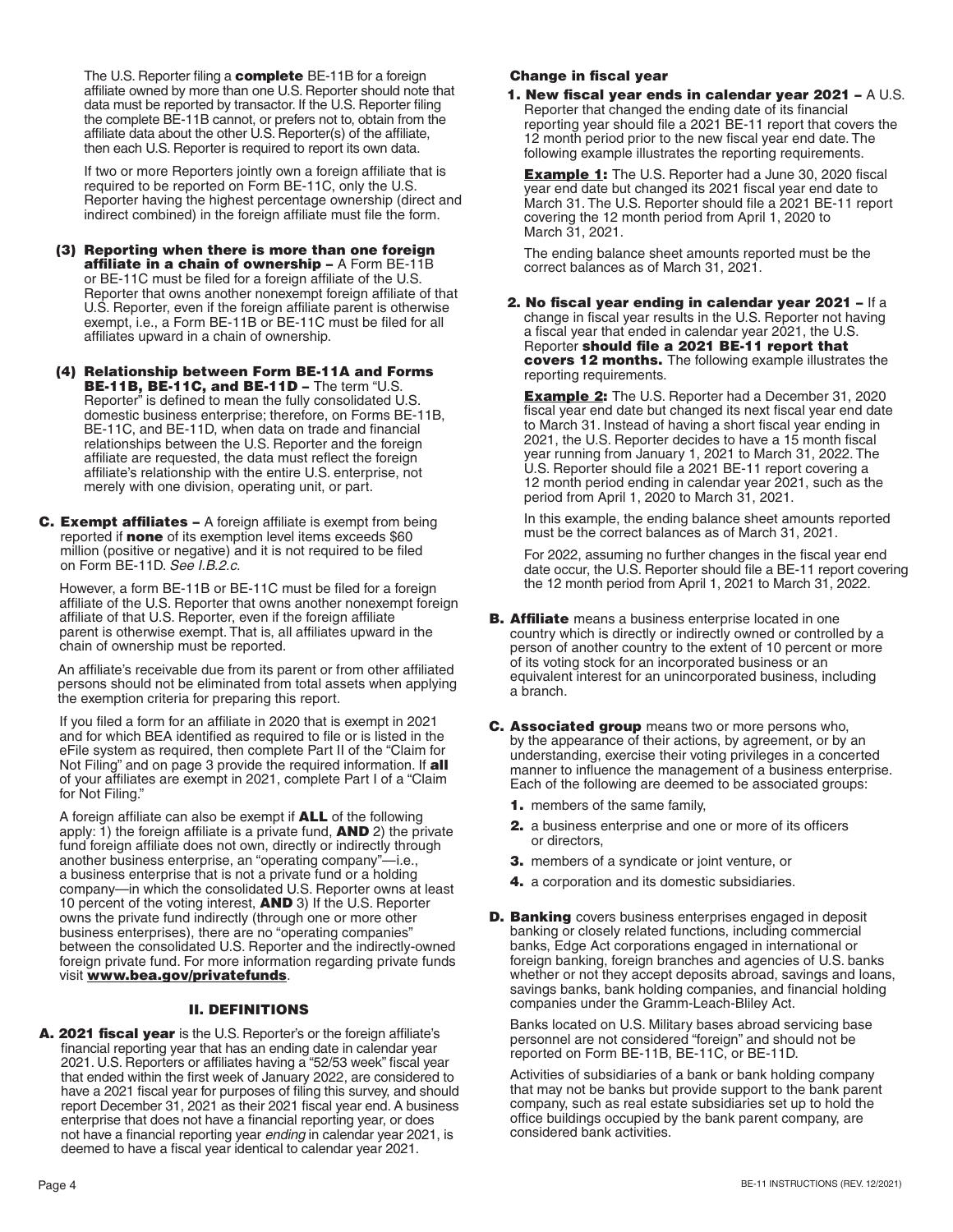- **E. Branch** means the operations or activities conducted by a person in a different location in its own name rather than through an incorporated entity.
- F. Business enterprise means any organization, association, branch, or venture which exists for profit-making purposes or to otherwise secure economic advantage, and any ownership of any real estate.
- G. Foreign, when used in a geographic sense, means that which is situated outside the United States or which belongs to or is characteristic of a country other than the United States.
- **H. Foreign affiliate** means an affiliate located outside the United States in which a U.S. person has direct investment. *See II.S.*
- **I. Foreign affiliate parent** means a U.S. Reporter's foreign affiliate which has an equity interest in another foreign affiliate of the U.S. Reporter.
- **J. Foreign person** *(See II.Q.)* means any person resident outside the United States or subject to the jurisdiction of a country other than the United States. *See III.D.*

### K. Fully consolidated U.S. domestic business enterprise means:

- 1. the U.S. business enterprise whose voting securities are not owned more than 50 percent by another U.S. business enterprise, and
- **2.** proceeding down each ownership chain from that U.S. business enterprise, any U.S. business enterprise (including Foreign Sales Corporations located in the United States) whose voting securities are more than 50 percent owned by the U.S. business enterprise above it. This consolidation excludes foreign branches and all other foreign affiliates.

Note – A U.S. Reporter that is not a bank but owns a majority interest in a U.S. bank must consolidate its banking activities when filing its Form BE-11A.

- L. Intercompany means between a U.S. Reporter and its foreign affiliates.
- **M. Intermediary** means an agent, nominee, manager, custodian, trust, or any person acting in a similar capacity.
- N. Lease is an arrangement conveying the right to use property, plant, or equipment (i.e., land and/or depreciable assets), usually for a stated period of time. Report leases in accordance with FASB ASC 842.
- O. Majority-owned foreign affiliate means a foreign affiliate in which the combined direct and indirect ownership interest of ALL U.S. REPORTERS of the affiliate exceeds 50 percent.
- P. Minority-owned foreign affiliate means a foreign affiliate in which the combined direct and indirect ownership interest of at least one U.S. Reporter is 10 percent or more, but the combined direct and indirect ownership interests of all U.S. Reporters of the affiliate is 50 percent or less.
- Q. Person (as the term is used in the broad legal sense) means any individual, branch, partnership, associated group, association, estate, trust, corporation, or other organization (whether or not organized under the laws of any state), and any government (including a foreign government, the United States Government, a state or local government, and any agency, corporation, financial institution, or other entity or instrumentality thereof, including a government-sponsored agency).
- **R. Private Fund** refers to the same class of financial entities that must report to the Securities and Exchange Commission as private funds on Form PF: "any issuer that would be an investment company as defined in section 3 of the Investment Company Act of 1940 but for section  $3(c)(1)$  or  $3(c)(7)$  of  $\dots$  [that] Act."
- S. U.S. direct investment abroad means the ownership or control, **directly or indirectly** through a foreign affiliate, by one U.S. person of 10 percent or more of the voting securities of an incorporated foreign business enterprise or an equivalent interest in an unincorporated foreign business enterprise, including a branch.
- **T. U.S. person** means any person resident in the United States or subject to the jurisdiction of the United States. *See III.D.*
- U. U.S. Reporter means the U.S. person that has direct investment in a foreign business enterprise, including a branch. The U.S. Reporter is the fully consolidated U.S. domestic enterprise. *See II.K.*
- V. United States, when used in a geographic sense, means the several states, the District of Columbia, the Commonwealth of Puerto Rico, and all territories and possessions of the United States.

# III. CLARIFICATION OF COVERAGE

A. Determining existence of a foreign affiliate – In general, a U.S. person's foreign operation or activity is considered a foreign affiliate if it is legally or functionally separable from the domestic operations or activities of the U.S. person. In most cases, it is clear whether the foreign operation or activity constitutes an affiliate. For example, if the operation or activity is incorporated abroad – as most are – it is always considered a foreign affiliate. Even if it is unincorporated, the foreign operation or activity is usually legally or functionally separable from the U.S. person's domestic operations or activities. In cases where it is not clearly separable, the determination of whether the operation or activity constitutes a foreign affiliate is made on a case-by-case basis, depending on the weight of the evidence.

The following characteristics would indicate that an operation or activity is a foreign affiliate:

- 1. it pays foreign income taxes,
- 2. it has a substantial physical presence abroad, as evidenced by plant and equipment, or employees permanently located abroad,
- 3. it has separate financial records that would allow preparation of financial statements, including a balance sheet and income statement. (A mere record of disbursements to, or receipts from, the foreign operation or activity would not constitute a "financial statement" for this purpose.), or
- 4. it takes title to the goods it sells and receives revenues from the sale, or it receives funds from customers for its own account for services it performs.

The following characteristics would indicate that an operation or activity is probably **not** a foreign affiliate:

- 1. it engages only in sales promotion or public relations activities on behalf of the U.S. person,
- 2. it conducts business abroad only for the U.S. person's account, not for its own account,
- 3. it has no separate financial records that allow the preparation of financial statements,
- 4. its expenses are paid by the U.S. parent,
- 5. it is not subject to foreign income taxes, and
- 6. it has limited physical assets or few employees permanently located abroad.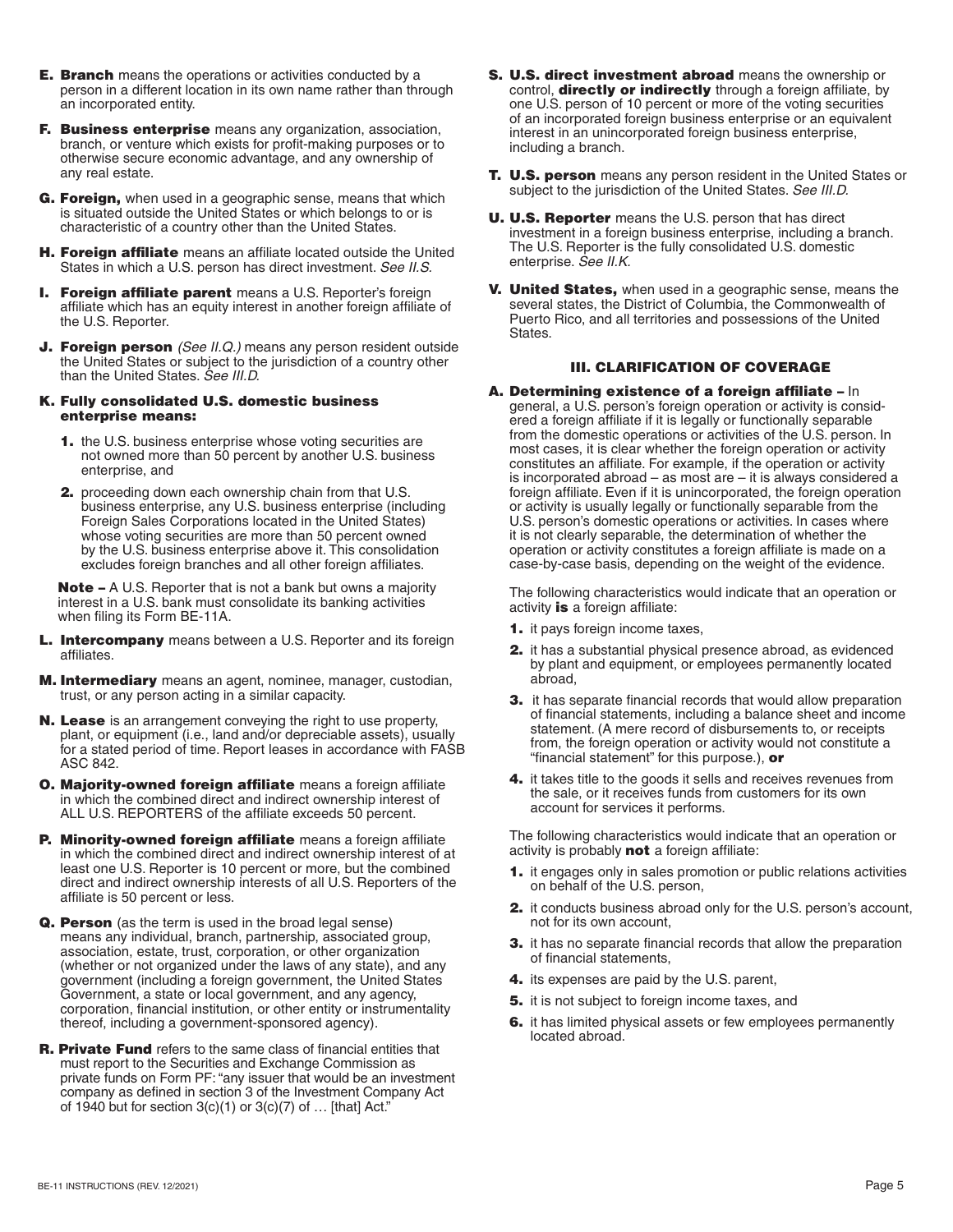- B. U.S. Reporter owned by a foreign person A U.S. business enterprise that is a U.S. Reporter in this BE-11 survey may also be a U.S. affiliate of a foreign person that must report in the BE-15, 2021 Annual Survey of Foreign Direct Investment in the United States. This could be the case if the U.S. business enterprise owns foreign affiliates and is also owned 10 percent or more, directly or indirectly, by a foreign person. In such cases, the U.S. business enterprise should report in this survey for any foreign business enterprise it owns or controls, directly or indirectly, at least 10 percent or more, but should not report other property of its foreign owner. (A foreign business enterprise that is jointly owned by the U.S. Reporter and the foreign owner of the U.S. Reporter should be considered a foreign affiliate of the U.S. Reporter provided the U.S. Reporter has a 10 percent or more ownership interest.) For purposes of the BE-11 survey, consider the foreign owner of the U.S. Reporter and the directly and indirectly owned foreign affiliates of the foreign owner (other than those held through the U.S. Reporter), as unaffiliated foreign persons. *See also I.B.1.d.(4).*
- C. Partnerships Most partnerships are either general or limited partnerships. The determination of percentage of voting interest in a general or limited partnership is based on who controls the partnership. The percentage of voting interest is NOT based on the percentage of ownership in the partnership's equity.

A general partnership usually consists of at least two general partners who together control the partnership. Unless a clause to the contrary is contained in the partnership agreement a general partnership is presumed to be controlled equally by each of the general partners.

A limited partnership usually consists of at least one general partner and one limited partner. The general partner usually controls a limited partnership, and therefore has 100 percent voting interest in the limited partnership. Limited partners do not normally exercise any control over a partnership. Therefore, unless a clause to the contrary is contained in the partnership agreement, limited partners are presumed to have zero voting interest in a partnership.

Note – Cross-border holdings of limited partnerships are included in the annual Department of Treasury International Capital (TIC) securities data reports (TIC SHL(A), TIC SHA(A), and TIC SLT) and purchases and sales of limited partnerships with foreign counterparties should be included on the TIC S report.

- D. Determining country of residence or jurisdiction of **individuals -** An individual is considered a resident of, and subject to the jurisdiction of, the country in which it is physically located, subject to the following qualifications:
	- 1. individuals who reside, or expect to reside, outside their country of citizenship for less than one year are considered to be residents of their country of citizenship,
	- 2. individuals who reside, or expect to reside, outside their country of citizenship for one year or more are considered to be residents of the country in which they are residing. There are two exceptions to this rule:
		- a. individuals (and their immediate families) who either own or are employed by a business in their country of citizenship and who are residing outside of that country for one year or more in order to conduct business for the enterprise are considered residents of their country of citizenship if they intend to return within a reasonable period of time.
		- **b.** individuals who reside outside their country of citizenship because they are government employees (such as diplomats, consular officials, members of the armed forces, and their immediate families) are considered residents of their country of citizenship regardless of their length of stay.
- E. Foreign affiliate operating completely outside its country of incorporation – If a foreign affiliate conducts all its operations from, and is located in, a single foreign country that is different from its country of incorporation, it is deemed to be operating totally outside its country of incorporation. File a single BE-11B, BE-11C report or report on the BE-11D, for the entity in the country of operation treating it as an incorporated foreign affiliate; do not file for the entity in the foreign country of incorporation. If, however, the foreign affiliate has any of the following in the country of incorporation:
	- 1. bank account,
	- 2. employees,
	- 3. property, plant, or equipment, or
	- 4. sales,

it is considered to have operations in its foreign country of incorporation and, therefore, a separate report must be filed for the entity in that country.

If a foreign affiliate incorporated abroad conducts its operations from, and has locations in, more than one foreign country, a separate Form BE-11B, BE-11C, or entry on BE-11D must be filed for each foreign country in which it has operations, and a separate Form BE-11B, BE-11C, or entry on BE-11D must be filed for the entity in the foreign country of incorporation, treating the entity as an incorporated foreign affiliate in that country.

If a foreign affiliate incorporated abroad conducts its business operations from, and is located in, the United States, you must file a Form BE-11B, BE-11C or BE-11D entry to report the equity investment in the affiliate and the affiliate's income. Show country of incorporation as country of location and report the affiliate as a holding company (ISI code 5512). You must report the operating business enterprise located in the United States on the BE-15, 2021 Annual Survey of Foreign Direct Investment in the United States.

- F. Agencies and representative offices Foreign representative offices, agents and employees of a U.S. person are not considered to be foreign affiliates, and therefore, they should not be reported on Forms BE-11B, BE-11C or BE-11D. However, a U.S. Reporter's disbursements to maintain foreign sales and representative offices must be reported on Form BE-125, Quarterly Survey of Transactions in Selected Services and Intangible Assets with Foreign Persons. Copies of Form BE-125 are available by writing to BEA at: Bureau of Economic Analysis, Balance of Payments Division, BE-50 (SSB), 4600 Silver Hill Rd., Washington, DC 20233, by telephoning (301) 278-9507 or by accessing the BEA Web site at **[www.bea.gov](http://www.bea.gov)**. (Select "Tools", select "eFile", and then select applicable form within "Survey Resources and Contact Information.") A foreign presence of a U.S. person is considered a foreign sales promotion or representative office if:
	- 1. it has no assets (other than office furniture) held either in its own name or in the name of the U.S. person,
	- 2. to the extent that its employees are compensated by commissions, the commissions arise only from sales or business that the employees generate for the U.S. person,
	- 3. it does not produce revenue (other than funds from the U.S. person to cover its expenses), and
	- 4. it is engaged only in sales promotion, representational activities, public relations activities, or the gathering of market information, on behalf of the U.S. person.

**Note –** A foreign presence that produces revenue for its own account (instead of, or in addition to, producing revenue for the account of its U.S. parent) from goods or services it provides to unaffiliated persons is considered a foreign affiliate and is subject to the reporting requirements on this BE-11 survey.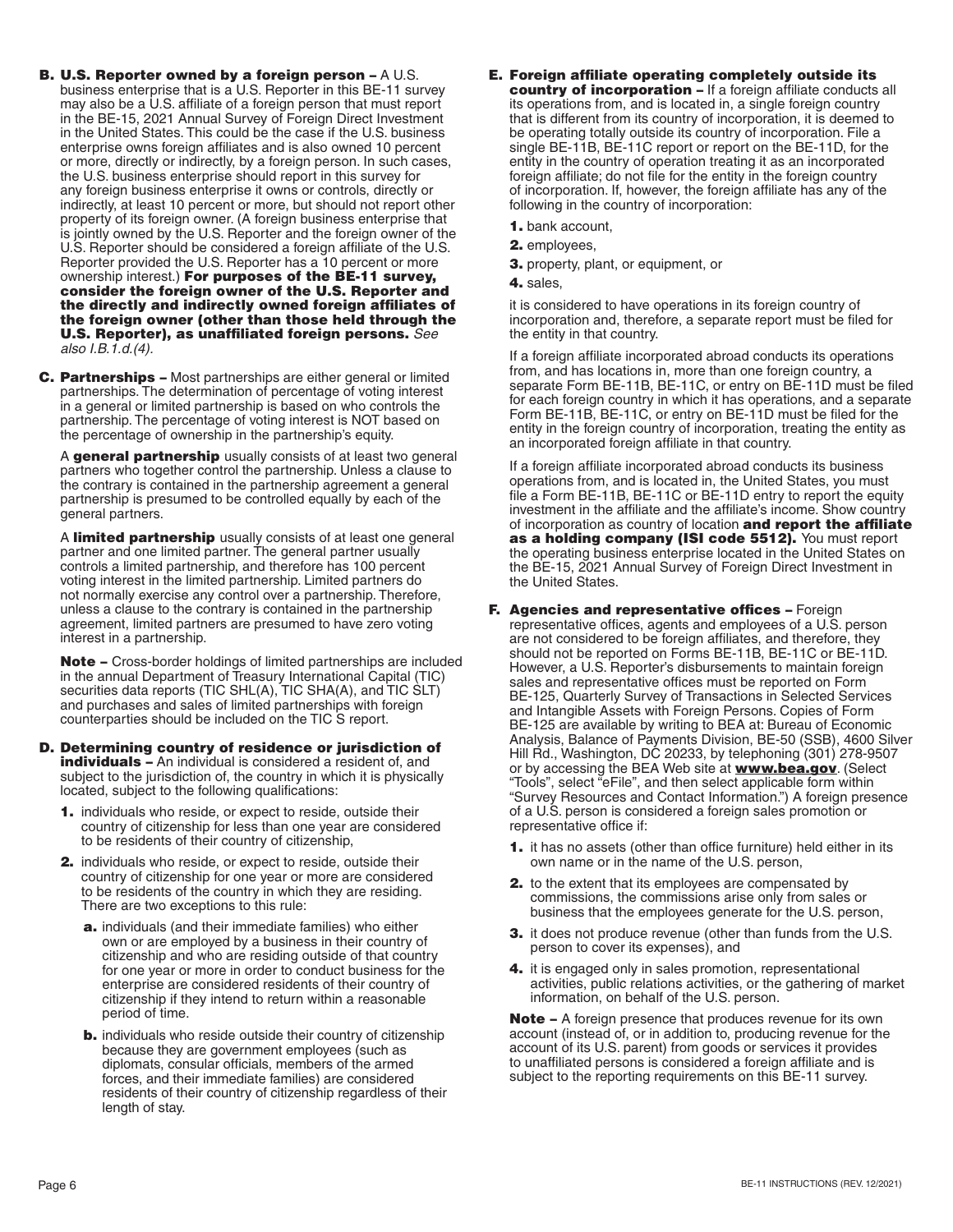G. Real estate – The ownership of foreign real estate is defined to be a business enterprise and, if foreign real estate is owned by a U.S. person, it is a foreign affiliate of a U.S. Reporter. A Form BE-11B, BE-11C or BE-11D is required unless the enterprise is otherwise exempt.

Real estate that is normally included in the property, plant, and equipment account of a foreign affiliate is not to be reported as a separate affiliate.

Residential real estate held exclusively by a U.S. person for personal use and not for profit-making purposes is not subject to the reporting requirements. A primary residence abroad that is leased to others while the owner is a U.S. resident, but which the owner intends to reoccupy, is considered real estate held for personal use.

Ownership of foreign residential real estate by a business enterprise, the sole purpose of which is to hold the real estate for the personal use of the owner(s) of the business enterprise, is considered to be real estate held for personal use and therefore not subject to the reporting requirements.

If a U.S. person has a direct or indirect voting ownership interest of 10 percent or more in a joint venture, partnership, etc., that is formed to own and hold, develop, or operate real estate, the joint venture, partnership etc., in its entirety, not just the U.S. person's share, is a foreign affiliate and must be reported unless otherwise exempt.

H. Airlines and ship operators - U.S. airlines' and ship operators' foreign stations, ticket offices, and terminal and port facilities that provide services **only** to their own operations are not foreign affiliates and are not subject to the reporting requirements. Reports are required when such facilities produce significant revenues from services provided to unaffiliated persons.

## I. Estates, trusts, and intermediaries

- 1. A U.S. estate is a person *(see II.Q.)* and, therefore, may have direct investment; the estate, not the beneficiary, is considered to be the U.S. Reporter. Thus, ownership of a foreign affiliate by a U.S. estate shall be reported by the administrator, executor, etc., of the estate and not by the beneficiary.
- 2. A trust, either U.S. or foreign, is a person *(see II.Q.)*, but is not a business enterprise. The trust is considered to be the same as an intermediary, and should report as outlined in *III.I.3.* For reporting purposes, the beneficiary(ies) of the trust, is (are) considered to be the owner(s) for purposes of determining the existence of direct investment, except in two cases: (1) if there is, or may be, a reversionary interest, and (2) if a corporation or other organization creates a trust designating its shareholders or members as beneficiaries. In these two cases, the creator(s) of the trust is (are) deemed to be the owner(s) of the investments of the trust (or succeeding trusts where the presently existing trust has evolved out of a prior trust), for the purposes of determining the existence and reporting of direct investment.

This procedure is adopted to fulfill statistical purposes of this survey and does not imply that control over an enterprise owned or controlled by a trust is, or can be, exercised by the beneficiary(ies) or creator(s).

Note – Real estate investment trusts (REITS) - Report hybrid or mortgage REITS in ISI code 5252 (Funds, trusts, and other financial vehicles). Report all other REITS in ISI code 5310 (Real estate).

## 3. Intermediary

- a. If a particular U.S. direct investment abroad is held, exercised, administered, or managed by a U.S. intermediary, such intermediary is responsible for reporting the required information for, and in the name of, its principal or shall instruct the principal to submit the required information. Upon instructing the principal, the intermediary shall be released from further liability to report, provided it has informed BEA of the date such instructions were given and the name and address of the principal, and has supplied the principal with any information in the possession of, or which can be secured by, the intermediary that is necessary to permit the principal to complete the required reports. When acting in the capacity of an intermediary, the accounts or transactions of the U.S. intermediary with the foreign affiliate are considered as accounts or transactions of the U.S. principal with the foreign affiliate. To the extent such transactions or accounts are unavailable to the principal, they may be required to be reported by the intermediary.
- **b.** If a U.S. person holds a foreign affiliate through a foreign intermediary, the U.S. person is considered to own the foreign affiliate directly and all accounts or transactions of the U.S. person with the intermediary are considered to be with the foreign affiliate.

# IV. GENERAL INSTRUCTIONS

A. Accounting methods and records - Follow generally accepted U.S. accounting principles unless otherwise specified in the instructions. Corporations should generally use the same methods and records that are used to generate reports to stockholders, except where otherwise instructed. Generate reports for unincorporated persons on an equivalent basis.

Financial Accounting Standards Board Accounting Standards Codification Topics are referred to as "FASB ASC" in the instructions.

### B. Translation of foreign currency financial and operating data into U.S. dollars

- 1. Financial statements Translate foreign affiliate financial statements, i.e., balance sheets and income statements, not maintained in U.S. dollars from the host country currency to U.S. dollars using FASB ASC 830 (FAS 52), as would be required to incorporate foreign statements into the U.S. Reporter's financial statements for reports to shareholders.
- 2. Other financial and operating data of foreign **affiliate –** According to FASB ASC 830 (FAS 52), "Revenue and expense transactions shall be translated in a manner that produces approximately the same dollar amounts that would have resulted had the underlying transactions been translated into dollars on the dates they occurred."

Since separate translation of each transaction is usually impractical, the specific result can be achieved by using an average rate for the period.

On Forms BE-11B and BE-11C, certain revenue and expense transactions that may not be translated separately for the financial statements, such as employee compensation and exports and imports, must be reported. Translate these transactions in a manner consistent with that used to translate the financial statements into U.S. dollars.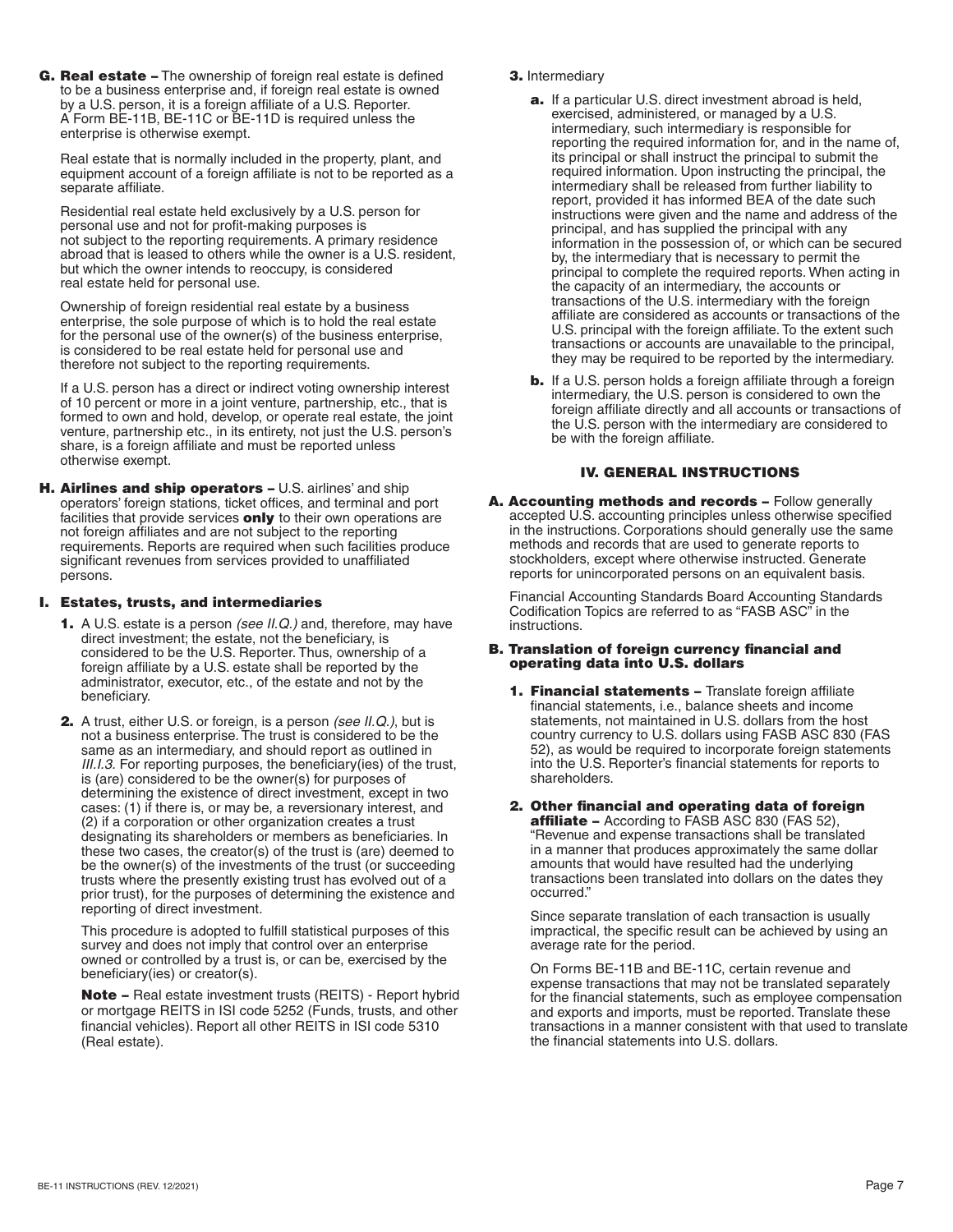C. Method of accounting for equity investments – Forms BE-11B, BE-11C and BE-11D - Report a foreign affiliate parent's equity investments of 20 percent or more in unconsolidated foreign affiliates, including all unconsolidated majority-owned foreign affiliates, using the equity method of accounting. Report equity investments owned less than 20 percent at fair value, or your normal reporting practice, in accordance with FASB ASC 321. *See important note on foreign affiliate consolidation rules under instruction I.B.2.e.* 

Note - If it is determined that there is a material difference between the "equity" and the "cost" methods and the data should have been filed using the "equity" method, BEA will require that the data be refiled.

- D. Industry classification A list and explanation of the industry classifications used are given in the **Guide to Industry** Classifications for International Surveys, 2017, (BE-799), which is available at **[www.bea.gov/naics2017](http://www.bea.gov/naics2017)**.
- **E. Estimates –** If actual data are not available, or only partial data are available, provide estimates and label as such. When data items cannot be fully subdivided as required, provide totals and an estimated breakdown of the totals.

Certain sections of Forms BE-11A and BE-11B require data that may not be maintained in your customary accounting records. Providing precise data in these areas may require substantial burden beyond what is intended by BEA. This may be especially true for:

- BE-11A, Part III, Section B Distribution of sales or gross operating revenues by whether the sales were goods, services, or investment income;
- BE-11A, Part IV, Exports and imports of the U.S. Reporter on a shipped basis;
- BE-11B, Part III, Section B, and Part IV, Section D Distribution of sales or gross operating revenues, by transactor and by whether the sales were goods, services, or investment income;
- BE-11B, Part V Exports and imports of the foreign affiliate on a shipped basis.

Data provided in these sections may be reasonable estimates based upon the informed judgment of persons in the responding organization, sampling techniques, prorations based on related data, etc. Consistently apply estimating procedures used on all BEA surveys.

- F. Space on form insufficient When space on a form is insufficient to permit a full answer to any item, submit the required information on supplementary sheets, appropriately labeled and referenced to the item number and the form.
- G. Specify When asked to "specify" amounts reported for certain data items, give the type and dollar amount of the major items included in the data item.

### V. U.S. EXPORTS AND IMPORTS OF GOODS

When there is a material difference between the "charged" and "shipped" bases and the data have not been filed on the "shipped" basis, or the necessary adjustments have not been made to approximate a "shipped" basis, then BEA will require the data to be refiled.

Differences between the "charged" and "shipped" bases may be substantial. A major difference arises when the U.S. Reporter buys goods in country A and sells them in country B, but the goods are shipped directly from country A to country B. Because the goods did not physically enter or leave the United States, they are not U.S. trade. However, when the U.S. Reporter records the transactions on its books, it shows a purchase charged to it from country A and a sale charged by it to country B. If the U.S. Reporter's trade data in this survey were prepared on the "charged" basis, the purchase and sale would appear incorrectly as a U.S. import and a U.S. export, respectively. Other differences arise when the U.S. Reporter charges the sale of its products to a foreign affiliate in one country, but ships the goods directly from the United States to an unaffiliated foreigner in another country. If the data are on the "shipped" basis, this transaction constitutes a U.S. export to an unaffiliated foreigner, not to the foreign affiliate and should not be recorded on the form for the foreign affiliate.

If a material difference exists between the "charged" and "shipped" bases, trade must be reported on the "shipped" basis. To do this, the U.S. Reporter may have to derive the data from export and import declarations filed with U.S. Customs and Border Protection or from shipping and receiving documents, rather than from accounting records, or may have to otherwise adjust its data from a "charged" to a "shipped" basis.

- A. Timing. Only include goods actually shipped between the United States and the affiliate during FY 2021 regardless of when the goods were charged or consigned. For example, include goods shipped by the U.S. Reporter to the affiliate in FY 2021 that were charged or consigned in FY 2022 but exclude goods shipped to the affiliate in FY 2020 that were charged or consigned to the affiliate in FY 2021.
- **B. Trade of the U.S. Reporter**. Goods shipped by, or to, the U.S. Reporter, whether or not actually charged or consigned by, or to, the U.S. Reporter, are considered to be trade of the U.S. Reporter.
- C. Trade of a foreign affiliate. Goods shipped by, or to, a foreign affiliate, whether or not actually charged or consigned by, or to, the foreign affiliate are considered to be trade of the foreign affiliate.
- D. By (or to) whom goods were shipped. Shipment by, or to, an entity refers to the physical movement of goods to or from the U.S. customs area by, or to, that entity regardless of by, or to whom the goods were charged or consigned. For example, if the U.S. Reporter charges goods to a German affiliate but ships them to an Italian affiliate, the goods should be recorded as U.S. exports shipped by the U.S. Reporter on the Form BE-11B or BE-11C, of the Italian affiliate, but not on that of the German affiliate. Similarly, if goods were charged by the U.S. Reporter to an affiliate but shipped to the affiliate by another U.S. person, the goods should be considered a U.S. export shipped by "other U.S. persons," not by the U.S. Reporter, on the affiliate's Form BE-11B or BE-11C.

#### Note – Goods shipped by an independent carrier or a freight forwarder at the expense of an entity are shipments by that entity.

**E. Valuation of exports and imports.** Value U.S. exports and imports f.a.s. (free alongside ship) at the port of exportation. This includes all costs incurred up to the point of loading the goods aboard the export carrier at the U.S. or foreign port of exportation, including the selling price at the interior point of shipment (or cost if not sold), packaging costs, and inland freight and insurance. It excludes all subsequent costs, such as loading costs, U.S. and foreign import duties, and freight and insurance from the port of exportation to the port of entry.